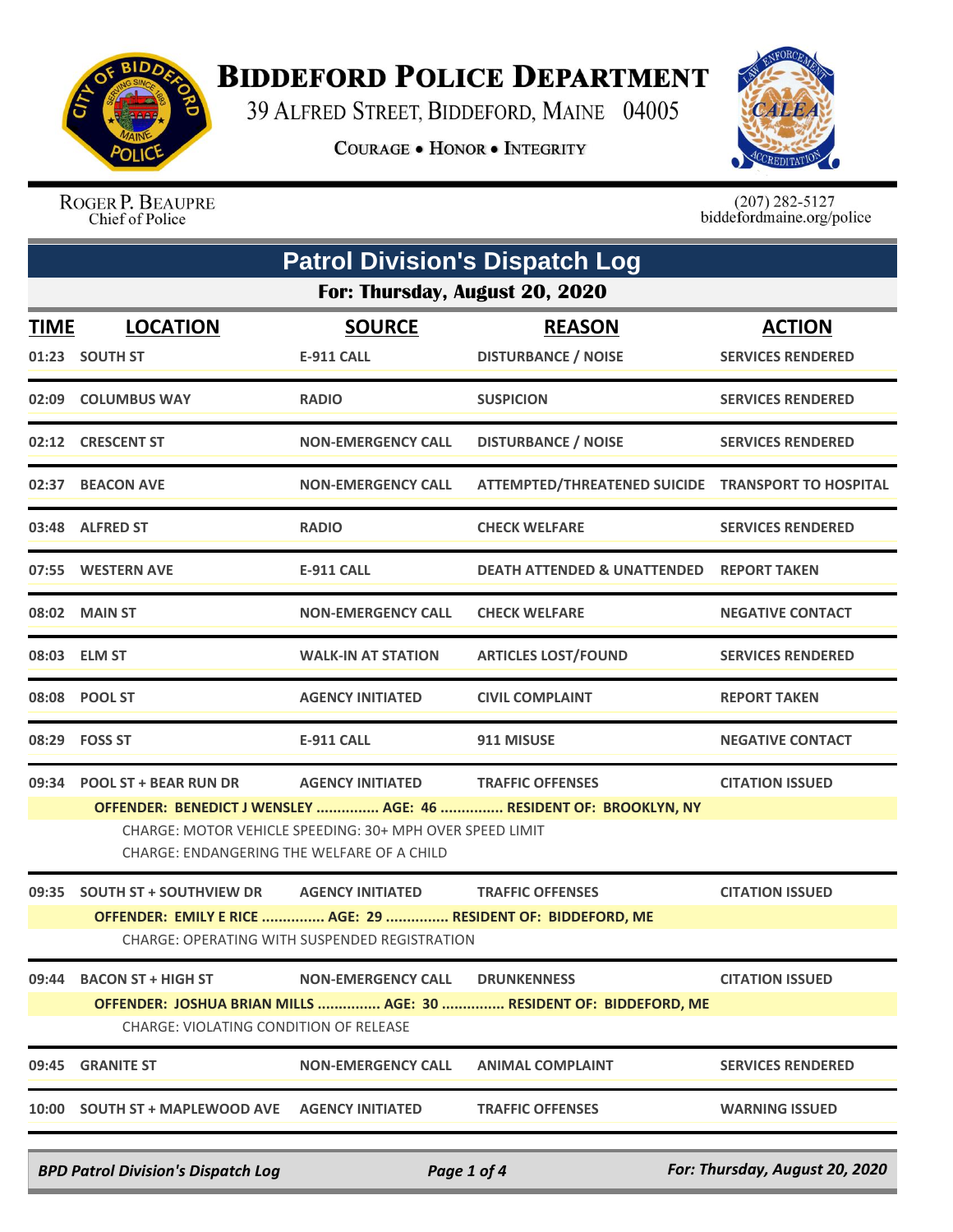| <b>TIME</b> | <b>LOCATION</b>                | <b>SOURCE</b>                                             | <b>REASON</b>                                                                                    | <b>ACTION</b>            |
|-------------|--------------------------------|-----------------------------------------------------------|--------------------------------------------------------------------------------------------------|--------------------------|
|             | 10:04 MARINER WAY              | <b>E-911 CALL</b>                                         | <b>TRESPASSING</b>                                                                               | <b>REPORT TAKEN</b>      |
|             | 10:07 SOUTH ST + WESTMORE AVE  | <b>AGENCY INITIATED</b>                                   | <b>TRAFFIC OFFENSES</b>                                                                          | <b>WARNING ISSUED</b>    |
|             | 10:14 SOUTH ST + WESTERN AVE   | <b>AGENCY INITIATED</b>                                   | <b>TRAFFIC OFFENSES</b>                                                                          | <b>WARNING ISSUED</b>    |
|             | 10:20 SOUTH ST + SOUTHVIEW DR  | <b>AGENCY INITIATED</b>                                   | <b>TRAFFIC OFFENSES</b>                                                                          | <b>WARNING ISSUED</b>    |
|             | 10:25 MARBLEHEAD LN            | <b>NON-EMERGENCY CALL</b>                                 | <b>ANIMAL COMPLAINT</b>                                                                          | <b>SERVICES RENDERED</b> |
|             | 10:30 SOUTH ST + MAPLEWOOD AVE | <b>AGENCY INITIATED</b>                                   | <b>TRAFFIC OFFENSES</b>                                                                          | <b>WARNING ISSUED</b>    |
|             | 10:35 SOUTH ST                 | <b>AGENCY INITIATED</b>                                   | <b>TRAFFIC OFFENSES</b>                                                                          | <b>WARNING ISSUED</b>    |
|             | 10:40 MAPLEWOOD AVE            | <b>AGENCY INITIATED</b>                                   | <b>TRAFFIC OFFENSES</b>                                                                          | <b>VSAC ISSUED</b>       |
|             | 10:40 FOSS ST + SUMMER ST      | <b>NON-EMERGENCY CALL</b>                                 | <b>PARKING COMPLAINT</b>                                                                         | <b>SERVICES RENDERED</b> |
|             | 10:41 OAK PL                   | <b>AGENCY INITIATED</b>                                   | <b>ANIMAL COMPLAINT</b>                                                                          | <b>SERVICES RENDERED</b> |
|             | 10:54 SOUTH ST + SOUTHVIEW DR  | <b>AGENCY INITIATED</b>                                   | <b>TRAFFIC OFFENSES</b>                                                                          | <b>CITATION ISSUED</b>   |
|             |                                | CHARGE: OPERATE WHILE LICENSE SUSPENDED OR REVOKED, PRIOR | OFFENDER: JEREMIAH THOMAS BRIAND  AGE: 31  RESIDENT OF: BATH, ME                                 |                          |
|             |                                | <b>AGENCY INITIATED</b>                                   |                                                                                                  |                          |
|             | $11:17$ HILL ST + POOL ST      |                                                           | <b>OPER AFTER SUSPENSION</b><br>OFFENDER: DONNA MARIE MORIN  AGE: 47  RESIDENT OF: BIDDEFORD, ME | <b>CITATION ISSUED</b>   |
|             |                                | CHARGE: OPERATING WHILE LICENSE SUSPENDED OR REVOKED      |                                                                                                  |                          |
|             | 11:18 SOUTH ST + WESTERN AVE   | <b>AGENCY INITIATED</b>                                   | <b>TRAFFIC OFFENSES</b>                                                                          | <b>VSAC ISSUED</b>       |
|             | 11:26 ELM ST                   | <b>AGENCY INITIATED</b>                                   | <b>ANIMAL COMPLAINT</b>                                                                          | <b>SERVICES RENDERED</b> |
|             | 11:39 POOL ST + DECARY RD      | <b>AGENCY INITIATED</b>                                   | <b>TRAFFIC OFFENSES</b>                                                                          | <b>WARNING ISSUED</b>    |
|             | 11:48 WATER ST                 | <b>NON-EMERGENCY CALL</b>                                 | <b>PARKING COMPLAINT</b>                                                                         | <b>SERVICES RENDERED</b> |
|             | 12:06 BRIDGE RD                | <b>AGENCY INITIATED</b>                                   | <b>TRAFFIC OFFENSES</b>                                                                          | <b>WARNING ISSUED</b>    |
|             | 12:26 WEST ST                  | <b>AGENCY INITIATED</b>                                   | <b>TRAFFIC OFFENSES</b>                                                                          | <b>WARNING ISSUED</b>    |
|             | 12:38 WEST ST + MARION AVE     | <b>AGENCY INITIATED</b>                                   | <b>TRAFFIC OFFENSES</b>                                                                          | <b>WARNING ISSUED</b>    |
|             | 12:48 WEST ST + GREENFIELD LN  | <b>AGENCY INITIATED</b>                                   | <b>TRAFFIC OFFENSES</b>                                                                          | <b>VSAC ISSUED</b>       |
|             | 12:55 WENTWORTH ST             | <b>AGENCY INITIATED</b>                                   | <b>ANIMAL COMPLAINT</b>                                                                          | <b>SERVICES RENDERED</b> |
|             | 13:00 WEST ST + PRISCILLA AVE  | <b>AGENCY INITIATED</b>                                   | <b>TRAFFIC OFFENSES</b>                                                                          | <b>WARNING ISSUED</b>    |
|             | <b>13:06 HILL ST</b>           | <b>AGENCY INITIATED</b>                                   | <b>TRAFFIC OFFENSES</b>                                                                          | <b>WARNING ISSUED</b>    |

*BPD Patrol Division's Dispatch Log Page 2 of 4 For: Thursday, August 20, 2020*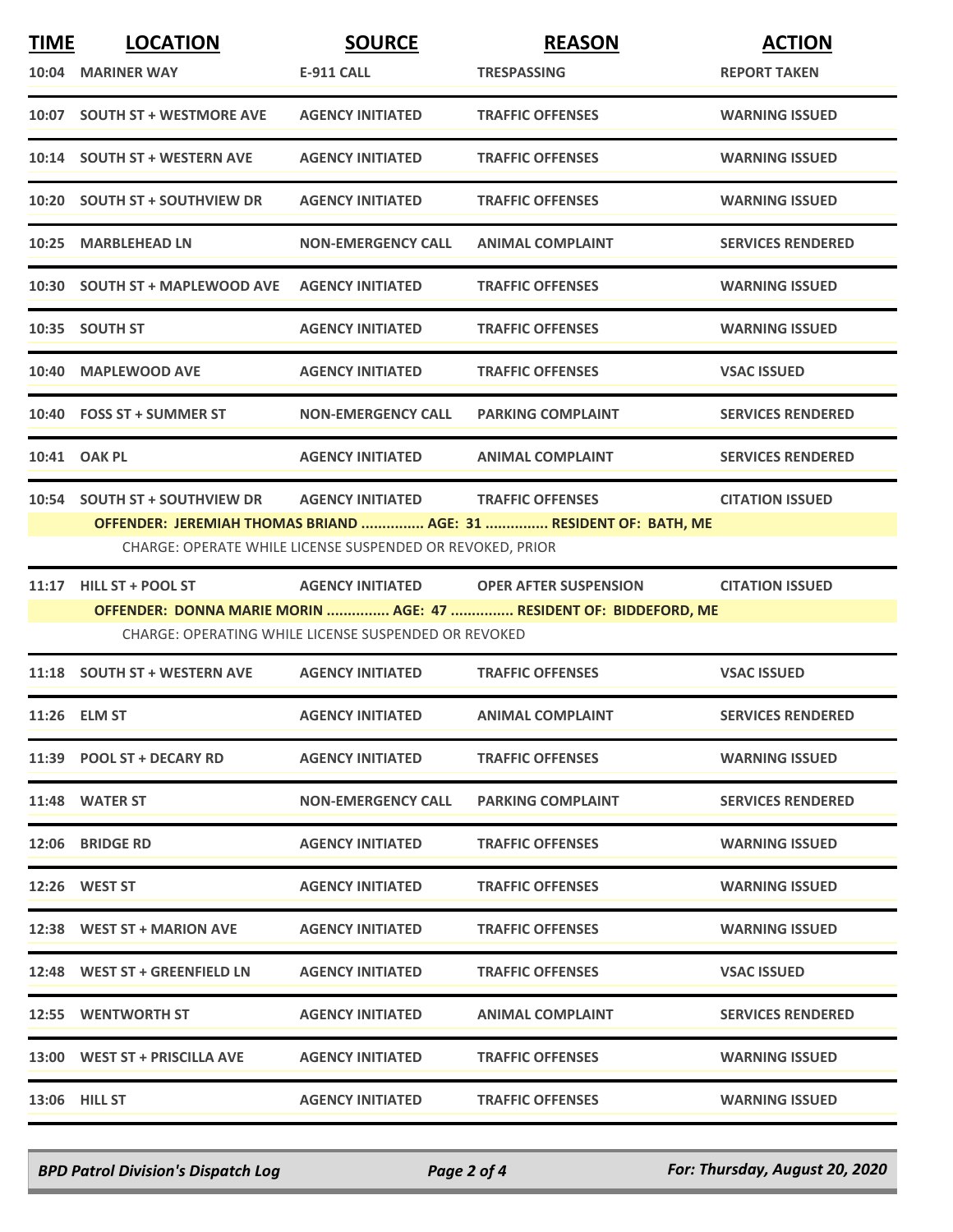| <b>TIME</b> | <b>LOCATION</b>            | <b>SOURCE</b>             | <b>REASON</b>                                 | <b>ACTION</b>                |
|-------------|----------------------------|---------------------------|-----------------------------------------------|------------------------------|
|             | 13:14 WEST ST + GRANITE ST | <b>AGENCY INITIATED</b>   | <b>TRAFFIC OFFENSES</b>                       | <b>WARNING ISSUED</b>        |
|             | 13:22 ELM ST               | <b>NON-EMERGENCY CALL</b> | <b>ARTICLES LOST/FOUND</b>                    | <b>REPORT TAKEN</b>          |
| 13:27       | <b>WASHINGTON ST</b>       | <b>NON-EMERGENCY CALL</b> | <b>PUBLIC URINATION OR DEFECATIO</b>          | <b>REPORT TAKEN</b>          |
|             | 13:43 BUCKLEYS CT          | <b>NON-EMERGENCY CALL</b> | <b>ANIMAL COMPLAINT</b>                       | <b>GONE ON ARRIVAL</b>       |
|             | 13:54 SOUTH ST             | <b>AGENCY INITIATED</b>   | <b>ANIMAL COMPLAINT</b>                       | <b>SERVICES RENDERED</b>     |
|             | 14:14 CRESTWOOD DR         | <b>OTHER</b>              | <b>SCAM</b>                                   | <b>REPORT TAKEN</b>          |
|             | 14:16 BIRCH ST             | <b>WALK-IN AT STATION</b> | <b>PAPERWORK</b>                              | <b>SERVICES RENDERED</b>     |
|             | 14:44 BAYBERRY RD          | E-911 CALL                | 911 MISUSE                                    | <b>NEGATIVE CONTACT</b>      |
|             | 15:10 RAY ST               | <b>E-911 CALL</b>         | <b>MISSING PERSON</b>                         | <b>SERVICES RENDERED</b>     |
| 15:23       | <b>GRANITE ST</b>          | <b>AGENCY INITIATED</b>   | <b>ALL OTHER</b>                              | <b>SERVICES RENDERED</b>     |
|             | 15:49 SOUTH ST + MAY ST    | <b>AGENCY INITIATED</b>   | <b>TRAFFIC OFFENSES</b>                       | <b>WARNING ISSUED</b>        |
|             | 15:52 HIGH ST              | E-911 CALL                | <b>FIGHTS</b>                                 | <b>WARNING ISSUED</b>        |
|             | 15:58 FOSS ST              | <b>WALK-IN AT STATION</b> | <b>ROAD HAZARD</b>                            | <b>SERVICES RENDERED</b>     |
|             | 16:03 POOL ST              | <b>NON-EMERGENCY CALL</b> | <b>PARKING COMPLAINT</b>                      | <b>UNFOUNDED</b>             |
|             | 16:08 ALFRED ST            | <b>WALK-IN AT STATION</b> | <b>PAPERWORK</b>                              | <b>SERVICES RENDERED</b>     |
|             | 16:23 MIDDLE ST            | <b>NON-EMERGENCY CALL</b> | <b>CHECK WELFARE</b>                          | <b>TRANSPORT TO HOSPITAL</b> |
|             | 16:32 ALFRED ST            | <b>NON-EMERGENCY CALL</b> | <b>HARASSMENT</b>                             | <b>SERVICES RENDERED</b>     |
|             | <b>17:19 MAIN ST</b>       | <b>NON-EMERGENCY CALL</b> | <b>TRESPASSING</b>                            | <b>NEGATIVE CONTACT</b>      |
|             | 17:22 MILE STRETCH RD      | <b>E-911 CALL</b>         | 911 MISUSE                                    | <b>SERVICES RENDERED</b>     |
|             | 17:30 ALFRED ST            | <b>NON-EMERGENCY CALL</b> | <b>INSPECTION PERMIT</b>                      | <b>SERVICES RENDERED</b>     |
|             | 17:32 VICTORY AVE          | <b>NON-EMERGENCY CALL</b> | <b>ANIMAL COMPLAINT</b>                       | <b>SERVICES RENDERED</b>     |
|             | 17:43 WATER ST             | <b>NON-EMERGENCY CALL</b> | <b>PARKING COMPLAINT</b>                      | <b>VEHICLE TOWED</b>         |
|             | 18:02 ELM ST               | <b>NON-EMERGENCY CALL</b> | <b>VIOL PROTECTION FROM HARASSM UNFOUNDED</b> |                              |
|             | 18:12 HAZEL ST             | <b>NON-EMERGENCY CALL</b> | ATTEMPTED/THREATENED SUICIDE UNFOUNDED        |                              |
|             | 18:32 ELM ST               | <b>NON-EMERGENCY CALL</b> | <b>ARTICLES LOST/FOUND</b>                    | <b>REPORT TAKEN</b>          |

*BPD Patrol Division's Dispatch Log Page 3 of 4 For: Thursday, August 20, 2020*